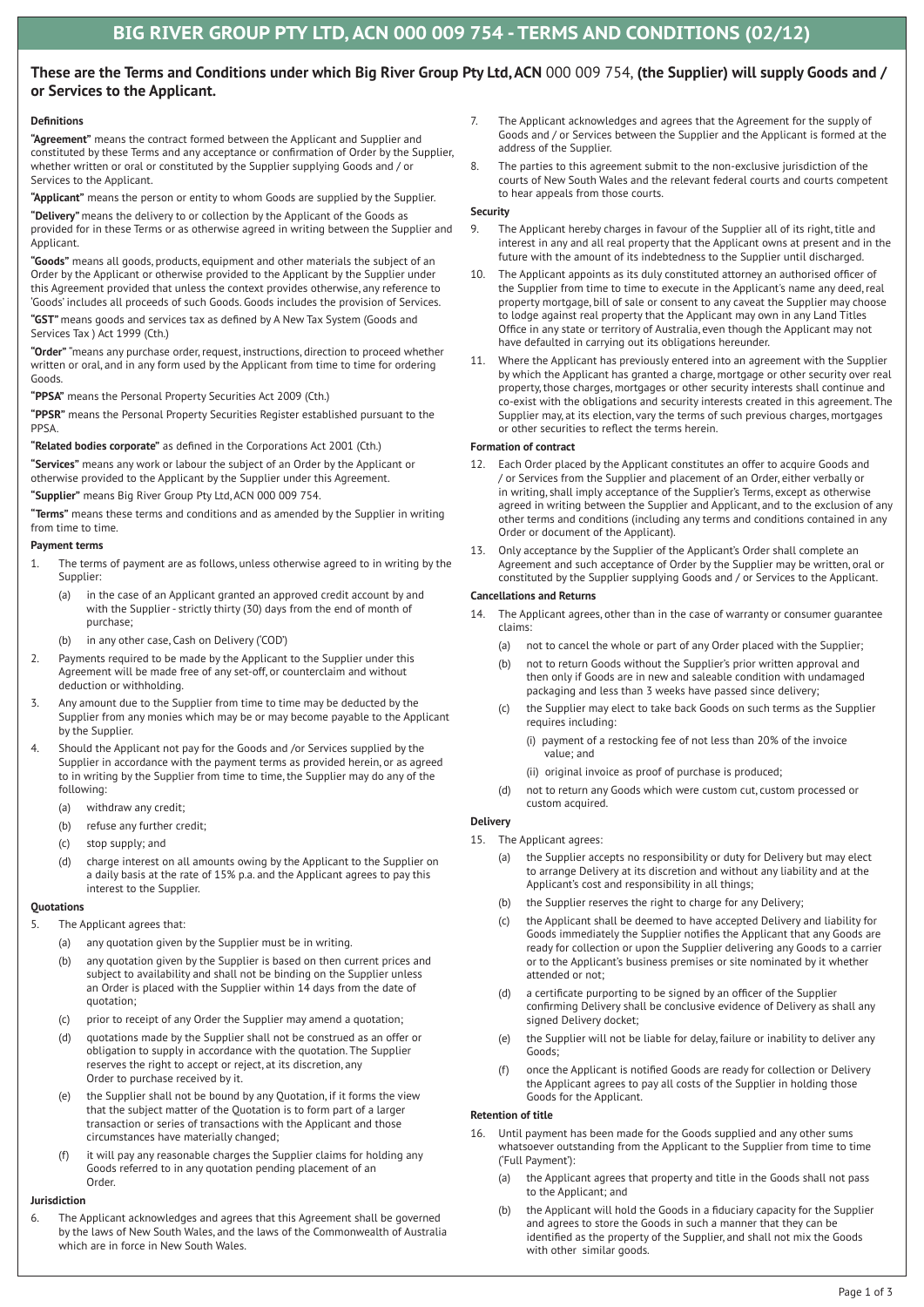- 17. The Applicant shall be entitled to sell the Goods in the ordinary course of its business, but until Full Payment for the Goods has been made to the Supplier, the Applicant shall sell as agent and bailee for the Supplier and the proceeds of sale of the Goods shall be held by the Applicant on trust for the Supplier absolutely.
- 18. The Applicant's indebtedness to the Supplier, whether in full or in part, shall not be discharged by the operation of clause 17 unless and until the funds held on trust are remitted to the Supplier.
- 19. If the Applicant supplies any of the Goods to any person before all monies payable by the Applicant have been paid to the Supplier the Applicant agrees that the Supplier retains title to any proceeds, including but not limited to sale proceeds or an account for such monies or rent monies and insurance monies.
- 20. The Applicant agrees that whilst property and title in the Goods remains with the Supplier, the Supplier has the right, with or without prior notice to the Applicant, to enter upon any premises occupied by the Applicant (or any receiver, receiver and manager, administrator, liquidator or trustee in bankruptcy of the Applicant) to inspect the Goods of the Supplier and to repossess the Goods which may be in the Applicant's possession, custody or control when payment is overdue.
- 21. The Applicant will be responsible for the Supplier's costs and expenses in exercising its rights under clause 20. Where the Supplier exercises any power to enter the premises, that entry will not give rise to any action of trespass or similar action on the part of the Applicant against the Supplier, its employees, servants or agents.
- 22. The Applicant agrees that where the Goods have been retaken into the possession of the Supplier, the Supplier has the absolute right to sell or deal with the Goods, and if necessary, sell the Goods with the trademark or name of the Applicant on those Goods, and the Applicant hereby grants an irrevocable licence to the Supplier to do all things necessary to sell the Goods bearing the name or trademark of the Applicant.

#### **Cancellation of terms of credit**

- 23. The Supplier reserves the right to withdraw credit at any time, whether the Applicant is in default under the terms of this Agreement or not.
- 24. Upon cancellation with or without notice all liabilities incurred by the Applicant become immediately due and payable to the Supplier.

### **Acceptable Variation**

25. The Applicant will accept variation in quantities at plus or minus 5% and will pay pro-rata for the actual quantity delivered.

#### **Exclusions**

- 26. Other than where a consumer guarantee under the Australian Consumer Law applies:
	- (a) No dealing with the Applicant shall be or be deemed to be a sale by sample.
	- (b) If the Supplier publishes material concerning its Goods, its Services and/ or its prices anything so published which is incompatible with these Terms is expressly excluded.
	- (c) The Applicant shall rely on its own knowledge and expertise in selecting any Goods and/or Services for any purpose and any advice or assistance given for or on behalf of the Supplier shall be accepted at the Applicant's risk and shall not be or be deemed to be given as expert or adviser nor to have been relied upon by the Applicant or anyone claiming through the Applicant.
	- (d) All Goods are sold subject to any manufacturer's trading terms, warranties and representations applicable to those Goods.
	- (e) The Supplier shall not be liable nor responsible for any failure of Goods or Services to comply with any requirements of the Applicant or any other person (whether relating to manufacture, design, fabrication, installation and/or intended use or otherwise).
	- (f) The Supplier disclaims any responsibility or liability relating to any Goods and/or Services:
		- (i) made or performed to designs, drawings, specifications and/or procedures etc, and/or with materials which are provided and/or approved (whether fully or in part) by or on behalf of the Applicant; and
		- (ii) utilised, stored, handled and/or maintained incorrectly or inappropriately.
	- (g) The Applicant agrees to check all Goods for compliance with all relevant applicable standards and regulatory bodies (Standards) before use, onsale or application and/or to use or apply all Goods in accordance with those Standards with all manufacturer and/or the Supplier's recommen dations and/or directions and in accordance with good commercial practice.

# **Intellectual Property**

- 27. The Applicant agrees to all tooling, material, industrial and/or intellectual property employed in the preparation for sale or production of any Goods and/ or Services shall be and remain the property of the Supplier notwithstanding any contribution by the Applicant relating thereto.
- 28. If the Supplier utilises any design patent or intellectual property or follows any instruction provided by or on behalf of the Applicant the Applicant indemnifies the Supplier against any claim, proceeding, damages or liability for any loss, cost or expense arising as a result whether for any alleged infringement of any intellectual property or otherwise.
- 29. The Applicant must not advertise, use or represent any intellectual property of the Supplier or of any Goods themselves in any way without the prior written consent of the Supplier.

30. If the Applicant breaches or permits any breach of this clause, it acknowledges the Supplier may suffer claims by third parties as a result (e.g. by parties who are entitled to exploit any intellectual property) and the Applicant indemnifies the Supplier against such third party claims.

### **Timber Goods**

- 31. The Applicant acknowledges the Supplier's timber Goods may have the following characteristics:
- (a) as a natural product, variations in colour texture and inherent quality occur;
	- (b) it is susceptible to exposure to elements (sun, rain, temperature etc);
	- (c) it is susceptible to bending, warping, crushing, swelling and fungal growth if not stored or used properly;
	- (d) it is susceptible to damage and size variations which may be caused (inter alia) by relative humidity, moisture content, chemicals, petrochemicals etc;
	- (e) may contain or be treated with poisons and/or potentially toxic chemicals (including formaldehyde, preservatives etc) and should be stored and worked upon in well ventilated areas and not burned except in safe manner; and
	- (f) product related dust and saw dust are inherently dangerous if inhaled and may be highly combustible.
- 32. The Applicant agrees to observe all relevant material safety data sheets applicable to the Goods and/or the Services.

# **Pallets and Stands**

The Applicant agrees to return to the Supplier all pallets, stands and any reusable packaging or display equipment **(Equipment)** supplied and to indemnify the Supplier for the full replacement cost of any Equipment not returned promptly.

### **Stock Discretion**

The Supplier has a continuing discretion to allocate available stock and gives no warranty as to certainty of supply unless expressly agreed in writing in advance.

# **Partial Delivery/Forward Orders**

- 35. If the Applicant places forward Orders or requests partial or instalment Delivery, the Applicant agrees:
	- (a) to pay for so much of any Order as is from time to time delivered by the Supplier;
	- (b) that no delay or failure to fulfil any part of any Order will entitle the Applicant to cancel or vary any Order or delay or reduce any payment.

# **Specifications**

- 36. To the extent permissible by law, any illustration, drawing or specification supplied by the Supplier (Specs) are drafts and approximates.
- 37. Any tangible or intellectual property rights in Specs remain the property of the Supplier and may be recalled at any time. Specs are to be treated at all times as confidential and not made use of without the prior written consent of the Supplier.

#### **On Sale**

38. The Applicant agrees that upon on-sale of any Goods to third parties it must not make any misrepresentations to third parties about the Goods.

#### **Indemnity**

39. The Applicant agrees to indemnify the Supplier and keep the Supplier indemnified against any claim. This indemnity includes any legal fees and expenses the Supplier incurs in order to enforce its rights, on an indemnity basis.

#### **Provision of further information**

40. If the Applicant is a corporation (with the exception of a public listed company), it must advise the Supplier of any alteration to its corporate structure (for example, by changing directors, shareholders, or its constitution). In the case of a change of directors or shareholders the Supplier may ask for new guarantors to sign a guarantee and indemnity.

#### **Corporations**

41. If the Applicant is a corporation, the Applicant warrants that its directors have either signed or accepted this Agreement and that all of its directors will enter into a guarantee and indemnity with the Supplier in relation to the Applicant's obligations to the Supplier on request.

#### **Trustee capacity**

- 42. If the Applicant is the trustee of a trust (whether disclosed to the Supplier or not), the Applicant warrants to the Supplier that:
	- (a) the Applicant enters into this Agreement in both its capacity as trustee and in its personal capacity;
	- (b) the Applicant has the right to be indemnified out of trust assets;
	- (c) the Applicant has the power under the trust deed to enter into this Agreement; and
	- (d) the Applicant will not retire as trustee of the trust or appoint any new or additional trustee without advising the Supplier in writing.
- 43. The Applicant must give the Supplier a copy of the trust deed upon request.

## **Partnership**

44. If the Applicant enters into this agreement as partners, the Applicant warrants that all of the partners have signed or authorised the entering of this Agreement and that all of the partners will enter into a guarantee and indemnity with the Supplier in relation to the Applicant's obligations to the Supplier on request.